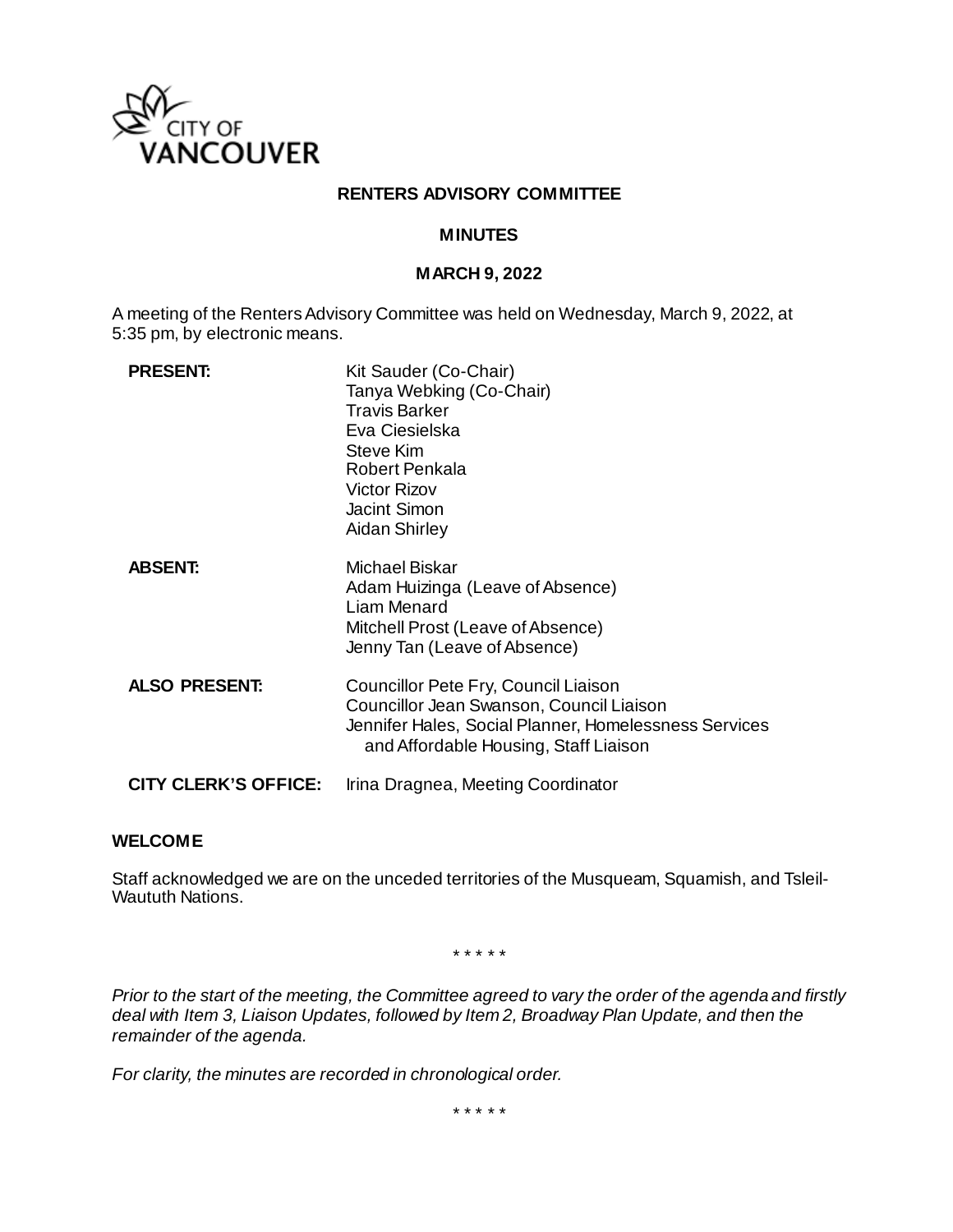# **3. Liaison Updates**

Councillor Fry, Council Liaison, informed the Committee that he submitted a notice of Council Members' Motion entitled "Strengthening the Conditions of Landlord Licensing in Vancouver", that will be placed on the Council meeting agenda for March 29, 2022, and invited the Committee to provide their feedback on the draft. Councillor Fry also responded to questions.

Councillor Swanson, Council Liaison, informed the Committee that she has submitted two notices of Council Members' Motions entitled "Using the Capital Plan to Help Reach Our Housing Affordability Targets", that will be placed on the Council meeting agenda for March 29, 2022, and "Asking for a Change to the Vancouver Charter to Allow the City to Levy a Progressive Property Tax", that will be placed on the Council meeting agenda for April 12, 2022, and invited the Committee to provide their feedback on them. Councillor Swanson also responded to questions.

# **2. Broadway Plan Update**

Jessie Singer, Planner, Housing Policy, Planning, Urban Design and Sustainability, provided a presentation, and along with Chris Mah, Planner-Broadway Plan, Special Projects Office, Planning, Urban Design and Sustainability, responded to questions.

# **Leave of Absence Requests**

MOVED by Aidan Shirley SECONDED by Jacint Simon

> THAT the Renters Advisory Committee approve a leaves of absence for Adam Huizinga, Mitchell Prost, and Jenny Tan, for this meeting.

CARRIED UNANIMOUSLY

# **Approval of Minutes – January 19, 2022**

MOVED by Aidan Shirley SECONDED by Robert Penkala

> THAT the Renters Advisory Committee approve the Minutes from the meeting of January 19, 2022, as circulated.

CARRIED UNANIMOUSLY

# **1. Election of Co-Chairs (2022)**

MOVED by Jacint Simon SECONDED by Aidan Shirley

> THAT the Renters Advisory Committee appoint Kit Sauder and Tanya Webking, as Co-Chairs, until November 22, 2022.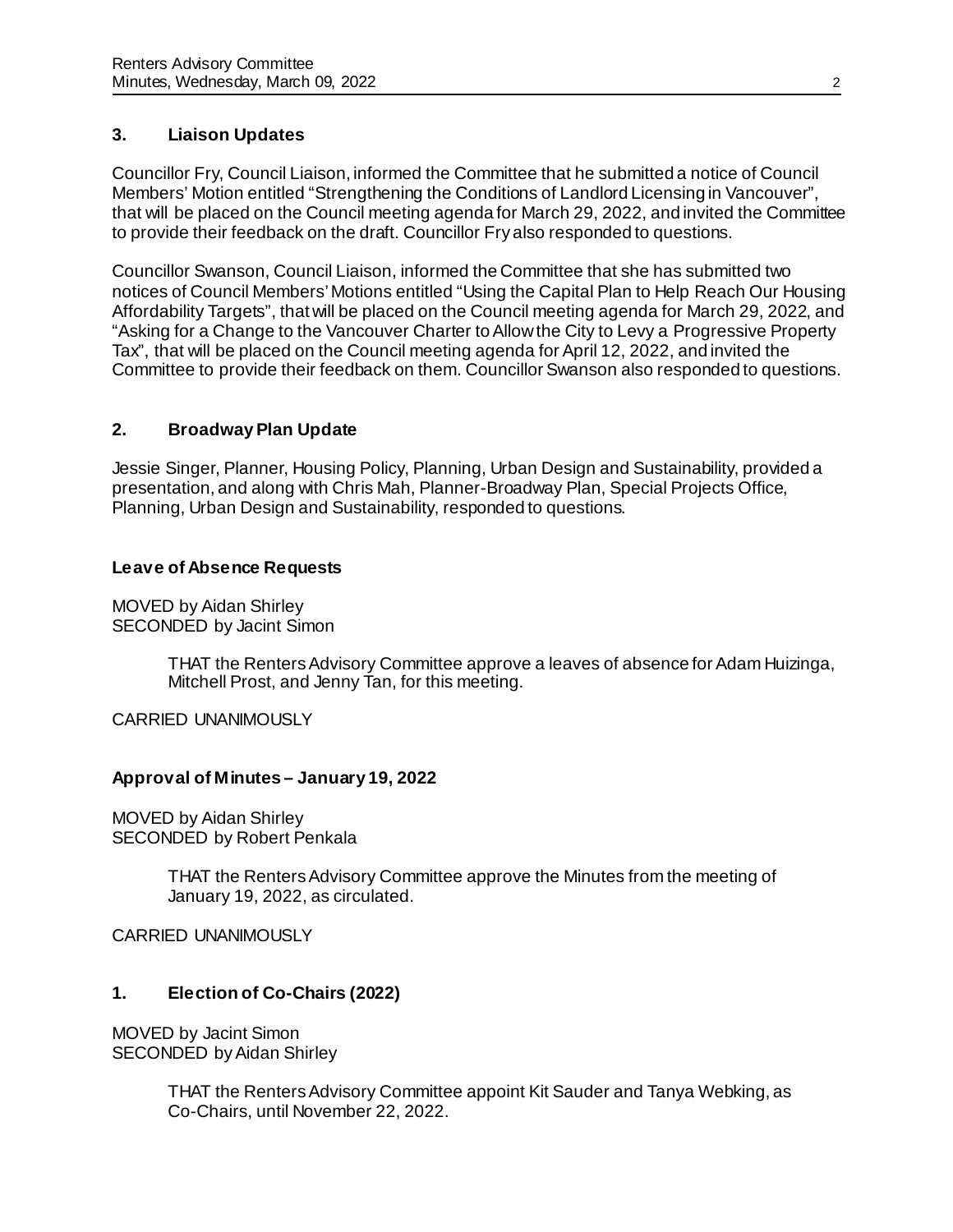CARRIED UNANIMOUSLY (Kit Sauder abstained from the vote)

*\* \* \* \* \**

*At this point in the meeting, Kit Sauder and Tanya Webking assumed the roles of Co-Chairs.*

*\* \* \* \* \**

## **4. New Business**

### **(a) Broadway Plan – Committee Feedback**

Kit Sauder, Co-Chair, enquired with the Committee on the best way to provide feedback to Council on the upcoming Broadway Plan, scheduled to be presented to Council in May 2022. The Committee agreed to draft a letter and also to register to speak at the Council meeting. The Co-Chairs encouraged the Committee members to come up with three priorities each in order to be able to draft three to five overarching priorities for the letter.

# **(b) Timeline of Upcoming Staff Reports and Committee Meetings**

Kit Sauder, Co-Chair, enquired if a timeline can be provided of the Committee's meeting schedule as well as deadlines for feedback on the Broadway Plan and the Vancouver Plan. The Meeting Coordinator agreed to provide those details.

# **(c) Renter Services Centre Update**

Jennifer Hales, Staff Liaison, noted that the second update on the Renter Services Centre is scheduled to go before Council on July 5, 2022. The Committee agreed they would like to be kept up to date on this topic.

### **ADJOURNMENT**

MOVED by Kit Sauder SECONDED by Tanya Webking

THAT this meeting be adjourned.

CARRIED UNANIMOUSLY

### **Next Meeting:**

| DATE:  | Wednesday, May 25, 2022 |
|--------|-------------------------|
| TIME:  | $5:30$ pm               |
| PLACE: | <b>TBA</b>              |